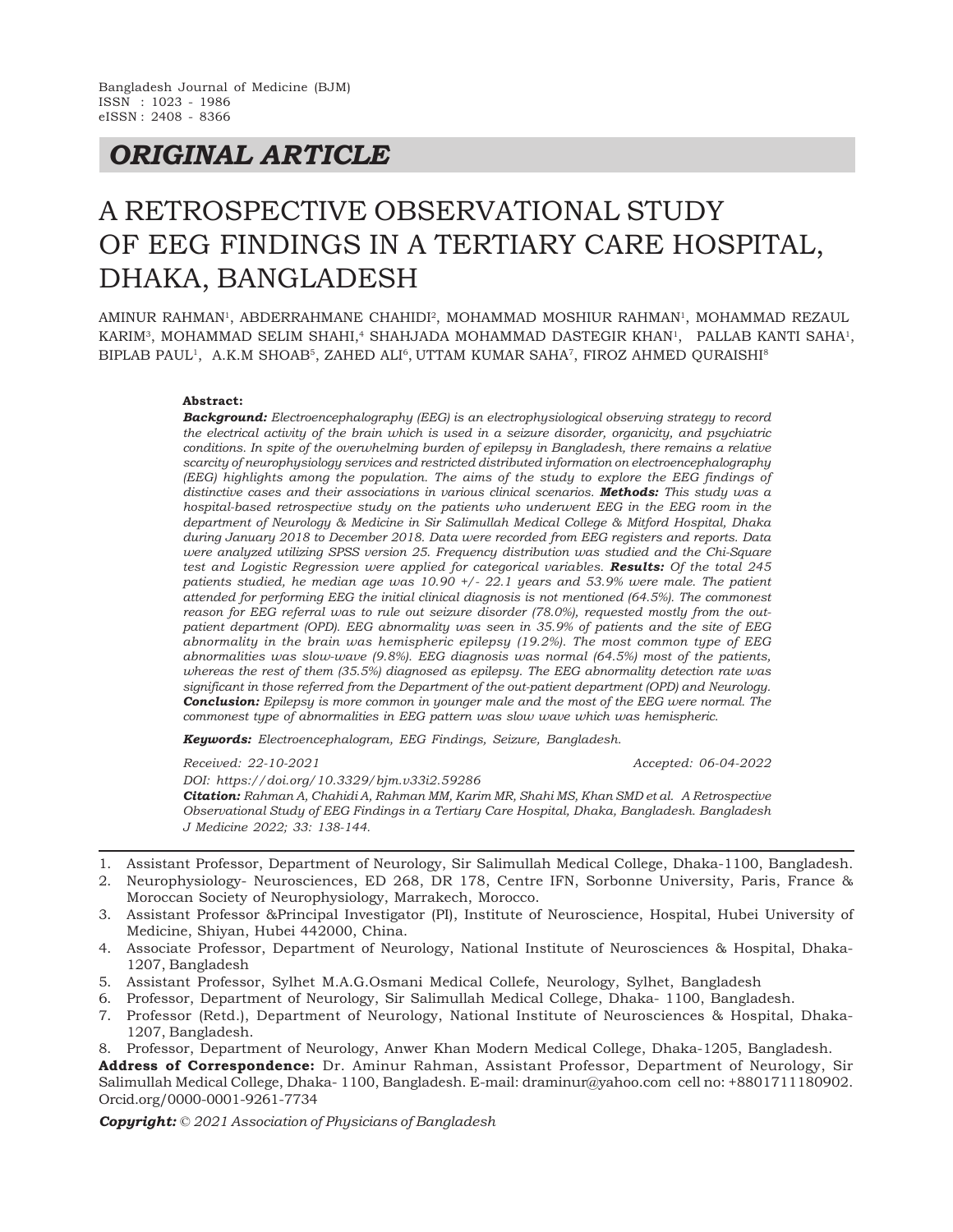#### **Introduction:**

Electroencephalography (EEG) refers a non-invasive electrophysiological method to record the electrical activity of the brain by multiple electrodes placed on the scalp, although invasive electrodes are sometimes used, as in electrocorticography.  $1$  The main use of this noninvasive test is in epilepsy to detect seizure activity, a common problem with an estimated worldwide prevalence of 5–30 persons per 1000.<sup>2</sup>

EEG is the most often used to diagnose epilepsy, which causes abnormalities in EEG, readings.  $3$  It is also help to diagnose sleep disorders, depth of anesthesia, coma, encephalopathies, and cerebral death .4 EEG used to be a first-line method of diagnosis for stroke, tumors, and other focal neurological disorders, but this use has decreased with the arrival of high-resolution anatomical neuroimaging techniques like computed tomography (CT) and magnetic resonance imaging (MRI). 5 The use of this neurophysiological tool has been minimum in psychiatry despite the known relationship between epilepsy and psychosis and other psychiatric manifestations, especially with the abnormalities in the temporal lobe. <sup>6</sup>

Patients are referred for EEG for various reasons, usually for seizure, pseudo seizure, organicity, and psychosis. There is a paucity of reported literature on EEG findings although many institutes conduct EEG in Bangladesh. The present study was conducted in the Department of Neurology, Sir Salimullah Medical College Mitford Hospital, a tertiary care health center at Dhaka, Bangladesh which started its EEG services from 2013. It aims to bridge the present knowledge gap and explore the EEG findings among different cases requested for EEG and their associations.

#### **Methods:**

This study was an analytical retrospective hospital based cross-sectional descriptive study and conducted in the department of Neurology, Medicine and Pediatrics in Sir Salimullah Medical College & Mitford Hospital, Dhaka during January 2019 to December 2019. All the patients referred for EEG were considered for the study. Data of 245 patients were taken from EEG register and EEG reports.

The patients requested for EEG underwent a routine non-sleep deprived EEG using the international standardized 10–20 system of electrode placement. Photic stimulation and hyperventilation methods were used during the EEG recordings where age was not a barrier. All EEGs were done by one technician with the same EEG machine (16 channels RMS digital). All records were reported by the clinical neurophysiologists. A structured proforma was used to record the information on the variables like age, sex, probable clinical diagnosis and reasons for referral. EEG findings and EEG diagnosis were tabulated from EEG reports. EEG results were categorized as normal and abnormal. EEG findings were categorized as Localization Related Epilepsy (LRE) and Generalized Epilepsy (GE) for focal epileptiform activity and generalized epileptic activity respectively.

Their informed written consent was taken in a consent form before collecting data. Proper permission was taken from the concerned departments and local ethical committee.

Exploratory data analysis were carried out to describe the study population where categorical variables were summarized using frequency tables while continuous variables were summarized using measures of central tendency and dispersion such as mean, median, percentiles , standard deviation and Chi-square test. Frequency distribution was studied and Chi Square test was applied for categorical variables to test for associations. The only continuous variable studied was the age which was categorized in the interval of 10. A suitable measure of central tendency was computed after Shapiro-Wilk normality test. A binary logistic regression was performed to ascertain the effect of age on the likelihood that patients have abnormal EEG. All statistical analysis were performed using SPSS 23.0 for Windows (SPSS Inc., Chicago, Illinois, USA) level of significance was set at .05 and p-value <0.05 was considered significant.

#### **Results:**

Table: I Shows the demographic characteristics are given in .The majority of the patients belonged to the age group 1-10 years, comprising 37.6% (92) of the total study population. The median age was 10.90 years with an interquartile range of 22.1. Males were slightly more (53.9%) than females. Most of the patients (64.1%) did not have any clinical diagnosis mentioned at the time of requesting for EEG. Those diagnosed with seizure disorder (17.5%) were the second highest among those referred for EEG evaluation. The reason for referral for EEG was the exclusion of seizure disorder in the majority of cases (78.0%). Majority (72.2%) of the EEGs were requested by the Out-patient Department (OPD) and 9.8% of the EEG requested from the Department of Neurology.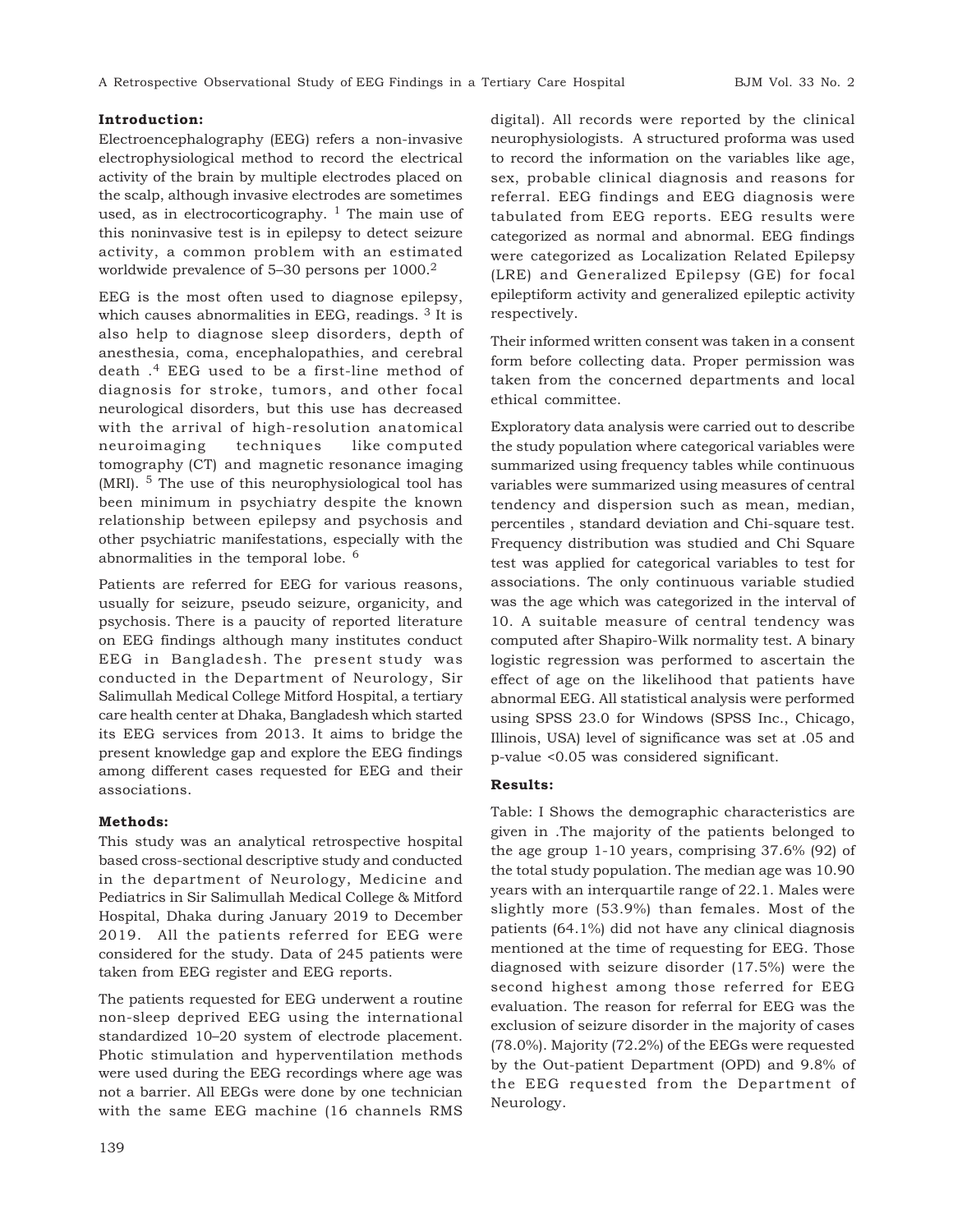| Variables                   | Categories                                | Number                    | $\%$           |
|-----------------------------|-------------------------------------------|---------------------------|----------------|
| Age                         | <1                                        | 23                        | 9.4            |
|                             | $1 - 10$                                  | 92                        | 37.6           |
|                             | $11-20$                                   | 73                        | 29.8           |
|                             | 21-30                                     | 32                        | 13.1           |
|                             | $31 - 40$                                 | 14                        | 5.7            |
|                             | $41 - 50$                                 | $\overline{7}$            | 2.9            |
|                             | 51-60                                     | $\ensuremath{\mathsf{3}}$ | 1.2            |
|                             | 61-70                                     | $\mathbf{1}$              | 0.4            |
|                             | >70                                       | $\overline{0}$            | $\overline{0}$ |
| Gender                      | Male                                      | 132                       | 53.9           |
|                             | Female                                    | 113                       | 46.1           |
| <b>Clinical Diagnosis</b>   | Not Mentioned                             | 157                       | 64.1           |
|                             | Seizure Disorder                          | 43                        | 17.5           |
|                             | Seizure with Comorbid Psychiatric Illness | 9                         | 3.7            |
|                             | Organic Pathology                         | 11                        | 4.5            |
|                             | Dissociative Disorder                     | 25                        | 10.2           |
| <b>Referral Reason</b>      | To Rule Out Seizure                       | 191                       | 78.0           |
|                             | Organicity Work Up                        | 17                        | 6.9            |
|                             | To Evaluate Treatment Response            | 37                        | 15.1           |
| <b>Referring Department</b> | Psychiatry                                | 2                         | 0.8            |
|                             | Pediatrics                                | 19                        | 7.8            |
|                             | Not Available                             | $\mathbf{1}$              | 0.4            |
|                             | Neurology                                 | 24                        | 9.8            |
|                             | Medicine                                  | 21                        | 8.6            |
|                             | Surgical                                  | $\mathbf{1}$              | 0.4            |
|                             | OPD                                       | 177                       | 72.2           |

**Table-I** *Demographic characteristics in patients with EEG examinations*

Table: II illustrates the findings of EEG where the abnormality was seen in 35.9% (88). Among them, 15.9% (39) had generalized epilepsy and 20.0% (49) had localization related epilepsy. The most common abnormal pattern in EEG was slow wave (9.8%) and the location was hemispheric (19.2%) followed by generalized (10.6%).

Table: III Demonstrate analysis on the abnormal EEG distribution based on demographic characteristics demonstrates, most of them belonged to the age group of 1-10 years with the median age of 7.71 years. The logistic regression model, used to predict the effect of age on the likelihood that the patients develop abnormal EEG, was statistically significant  $\div 2$  (1) = 31.348, p = 0.000. The model explained 35.9% (Nagelkerke R2) of the variance in EEG abnormality and correctly classified 64.1% of cases. Increasing age was associated with a decreased likelihood of having EEG abnormality with 0.062 (95% CI 0.005 – 0.723)  $p = 0.027$ . The patients who had abnormal EEG

were younger overall (mean age 9.89 years vs 14.34 years).

The gender distribution was almost equal with male (56.82%) and female (43.18%). The Chi Square test did not show any statistically significant association between the occurrence of positive EEG result between the two genders  $(\div(1) = 0.478, p = 0.507)$ . The abnormality detection rate was more in seizure disorder (19.32%) and those with Dissociative Disorder (6.82%). Similarly, the cases referred for the exclusion of seizure had EEG abnormality in 80.68% which is statistically insignificant  $(\div(1)=0.592, p =$ 0.521) and so are the other reasons of referral for EEG. The referral from OPD (79.55%)  $(+ (1) = 3.650, p=$ 0.074);Pediatricians (10.23%) (÷(1)=1.173,p= 0.322) were not significant whereas the referring from Neurology (4.55%)  $(+1) = 4.284$ ,  $p = 0.044$ ) had abnormal EEG with statistically significant associations. (Tables III and IV).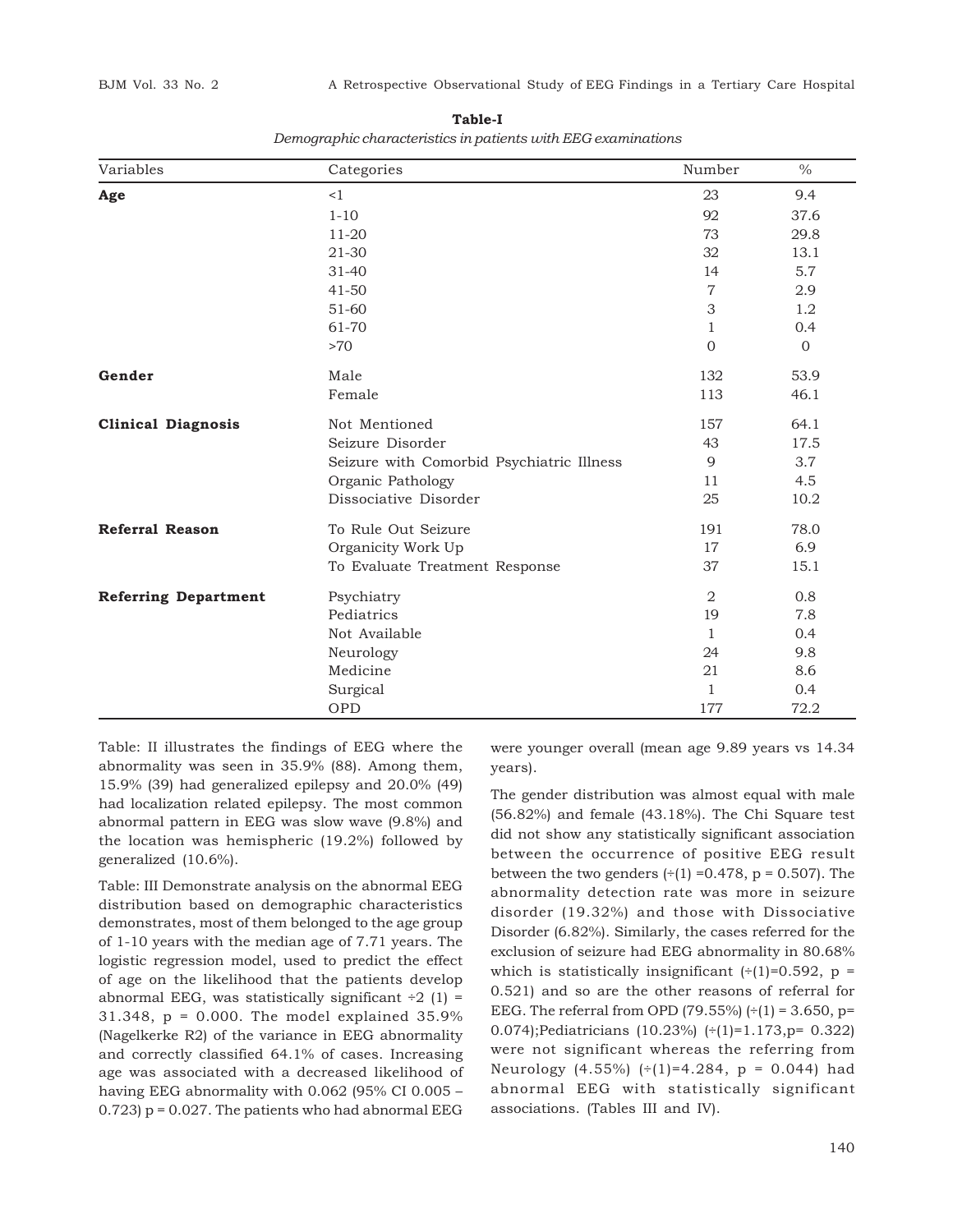A Retrospective Observational Study of EEG Findings in a Tertiary Care Hospital BJM Vol. 33 No. 2

| <b>EEG</b> Characteristics  | Categories                    | Number         | $\%$ |
|-----------------------------|-------------------------------|----------------|------|
| Abnormality                 | Present                       | 88             | 35.9 |
|                             | Absent                        | 157            | 64.1 |
| <b>EEG Diagnosis</b>        | Normal                        | 157            | 64.1 |
|                             | Generalized epilepsy          | 39             | 15.9 |
|                             | Localization related epilepsy | 49             | 20.0 |
| <b>Types of Abnormality</b> | Slow wave                     | 24             | 9.8  |
|                             | Spike and wave                | 15             | 6.1  |
|                             | Spike wave                    | 9              | 3.7  |
|                             | Slow wave and spike and wave  | 5              | 2.0  |
|                             | Slow wave and spike wave      | 22             | 9.0  |
|                             | Sharp wave                    | 5              | 2.0  |
|                             | Sharp wave and spike wave     | 4              | 1.6  |
|                             | Slow wave and sharp wave      | 4              | 1.6  |
| <b>Sites of Abnormality</b> | Generalized                   | 26             | 10.6 |
|                             | Hemisphere                    | 47             | 19.2 |
|                             | Frontal                       |                | 0.4  |
|                             | Frontotemporal                | 4              | 1.6  |
|                             | Frontoparietal                | $\overline{7}$ | 2.9  |
|                             | Occipitofrontal               |                | 0.4  |
|                             | Temporoparietal               | 2              | 0.8  |

**Table-II** *EEG Characteristic features of patients*

## **Table-III**

*Abnormal EEG distribution based on demographic characteristics*

| Variables                   | Categories                                | Abnormal Number | $\%$           | Total Number |
|-----------------------------|-------------------------------------------|-----------------|----------------|--------------|
| Age                         | <1                                        | 9               | 10.23          | 23           |
|                             | $1 - 10$                                  | 42              | 47.73          | 92           |
|                             | $11 - 20$                                 | 32              | 36.36          | 73           |
|                             | 21-30                                     | 4               | 4.55           | 32           |
|                             | $31 - 40$                                 |                 | 1.14           | 14           |
|                             | $41 - 50$                                 | $\overline{0}$  | $\overline{0}$ | 7            |
|                             | $51-60$                                   | 0               | $\Omega$       | 3            |
|                             | 61-70                                     | 0               | 0              | 1            |
|                             | >70                                       | $\Omega$        | $\Omega$       | 0            |
| Gender                      | Male                                      | 50              | 56.82          | 132          |
|                             | Female                                    | 38              | 43.18          | 113          |
| <b>Clinical Diagnosis</b>   | Not mentioned                             | 62              | 70.45          | 157          |
|                             | Seizure Disorder                          | 17              | 19.32          | 43           |
|                             | Seizure with Comorbid Psychiatric Illness | $\overline{2}$  | 2.27           | 9            |
|                             | Organic Pathology                         | 1               | 1.14           | 11           |
|                             | Dissociative Disorder                     | 6               | 6.82           | 25           |
| <b>Referral Reason</b>      | To rule out Seizure                       | 71              | 80.68          | 191          |
|                             | Organicity work up                        | 5               | 5.68           | 17           |
|                             | To evaluate treatment response            | 12              | 13.64          | 37           |
| <b>Referring Department</b> | Psychiatry                                | $\Omega$        | $\Omega$       | 2            |
|                             | Pediatrics                                | 9               | 10.23          | 19           |
|                             | Not Available                             |                 | 1.14           | 1            |
|                             | Neurology                                 | 4               | 4.55           | 24           |
|                             | Medicine                                  | $\overline{4}$  | 4.55           | 21           |
|                             | Surgical                                  | $\Omega$        | $\mathbf{0}$   | 1            |
|                             | OPD                                       | 70              | 79.55          | 177          |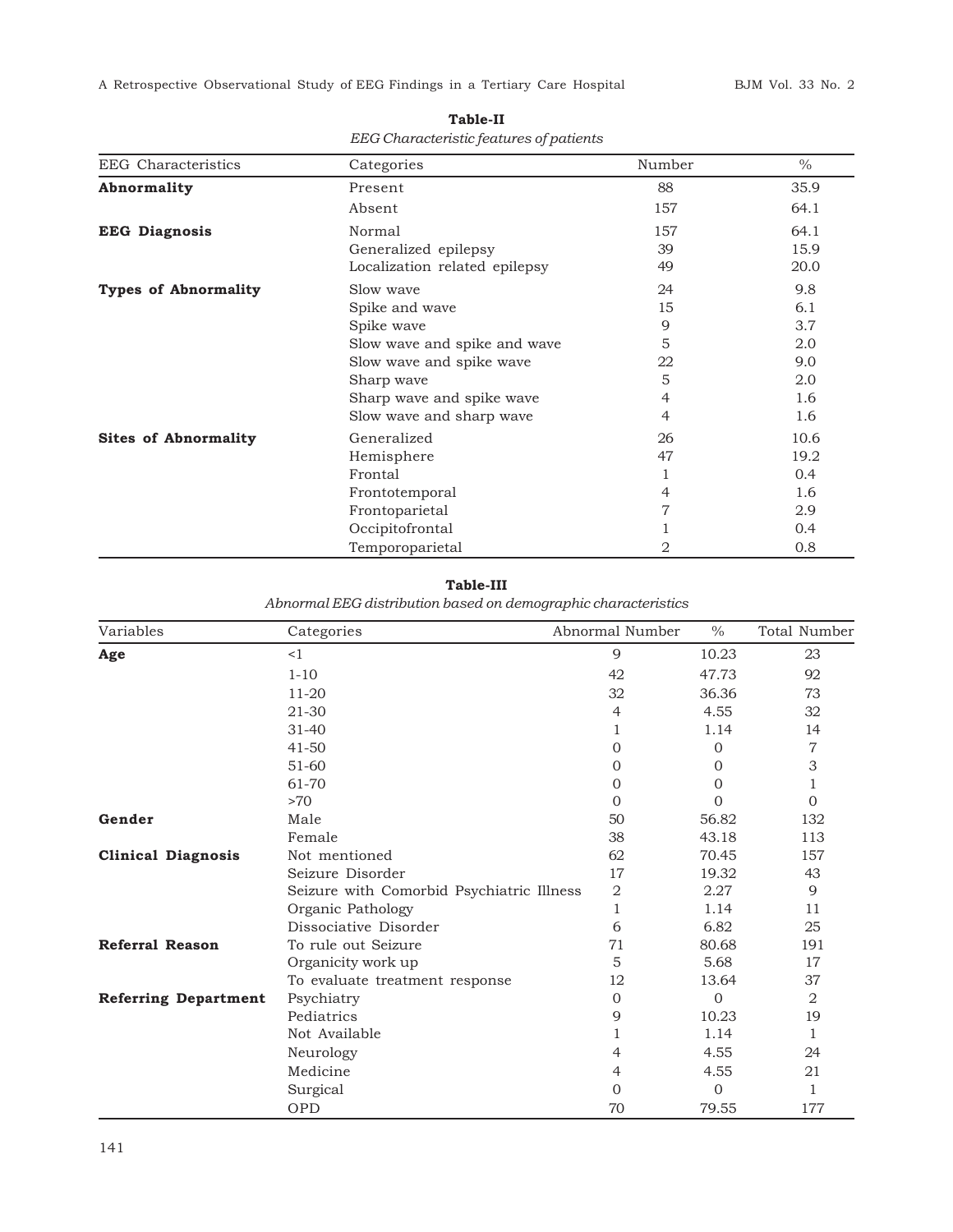**Table IV**

| Abnormal EEG distribution statistical analysis summary |  |
|--------------------------------------------------------|--|
|                                                        |  |

| Predictors of abnormal EEG  |                                 | Test                | P value |
|-----------------------------|---------------------------------|---------------------|---------|
| Age                         |                                 | Logistic Regression | 0.000   |
| Gender                      |                                 | Chi-Square          | 0.507   |
| Referral Reason             | To rule out seizure             | Chi-Square          | 0.521   |
|                             | Organicity work up              | Chi-Square          | 0.794   |
|                             | To evaluate treatment response. | Chi-Square          | 0.712   |
| <b>Referring Department</b> | Psychiatry                      | Chi-Square          | 0.538   |
|                             | Pediatrics                      | Chi-Square          | 0.322   |
|                             | Not Available                   | Chi-Square          | 0.359   |
|                             | Neurology                       | Chi-Square          | 0.044   |
|                             | Medicine                        | Chi-Square          | 0.102   |
|                             | Surgical                        | Chi-Square          | 1.000   |
|                             | <b>OPD</b>                      | Chi-Square          | 0.074   |

### **Discussion:**

Since seizure is more common in a younger age in developing countries and EEG is requested mostly for the exclusion of seizure, this might explain the reason for EEG referral for age group distribution in our study.7 Mac et al showed a bimodal age distribution of epilepsy patients in developed countries with the first peak in childhood and another one in old age. Except for Shanghai in China, most of the Asian countries have younger epileptic patients. 8 The probable reason for the missing peak in the older age group in many Asian countries is due to the fact that most of the population are younger compared to the number of old people.  $8, 9$  The trend in the point prevalence of active epilepsy by 10-year age groups is consistent with previous reports.<sup>10</sup>

Sex, while not commonly thought to affect the occurrence of epilepsy, may contribute to differences in epilepsy incidence.<sup>10</sup> The incidence of epilepsy tended to be higher in males than females. Here a male predominant (53.9%) picture is seen. Similar to reports from other Asian countries, there was slightly male predominance.<sup>11</sup> Epilepsy is slightly more common in men than in women but the sex-specific prevalence is not, in general, significantly different. 8 Reports are similar in other Asian countries. <sup>12</sup> Many studies report a higher incidence in males than female in both developed and developing countries.<sup>13</sup>

EEG referral from psychiatrists reported abnormality in 40 % of the study population in Bangladesh, 46.47% in our study, 17.6% in the study by O'Sullivan, 11.3% in the study by Lam but only 8.2% in the African study.

14-17 This disparity could be due to variation in sample size, sample type as well as interpreter variability. Different studies showed few or no positive finding in EEG in psychiatric conditions, including ours.<sup>15,</sup> 16

The reason for referral in this study showed that to rule out seizure (78%) was the commonest reason for referral; evaluate treatment response 15.1% and a few other minor conditions. The finding from this study that seizure was the commonest reason for which patients were referred for EEG is analogous to some other studies in Nigeria<sup>17, 18</sup>, Africa<sup>19</sup> and Europe<sup>20</sup> but differs from the results of a study from  $USA<sup>21</sup>$ . Harmon et al, reported that the commonest reason for EEG referral was altered mental status 52 (26%) followed by seizure 48 (24%)  $^{22}$ . Some other authors are of the opinion that the reason for requesting for EEG could vary between clinicians. <sup>23</sup> Smith et al, in their study reported that epilepsy and seizure accounted for (62%) of the referral from neurologists while other doctors used EEG procedure as a diagnostic tool as it was not uncommon for them to refer patients with clinical history of "funny turning" or "aggressive outburst," to exclude seizure. 23

Several published studies on epilepsies showed that the chance of detecting interictal epileptiform discharges (IEDs) from the first EEG varies between 29% and 55% at outdoor monitoring of patients. 24,  $25$  The present study data also reveals the same scenario. However, in some studies, it is evident that EEG may be positive up to  $70\%$  case.<sup>26</sup> However,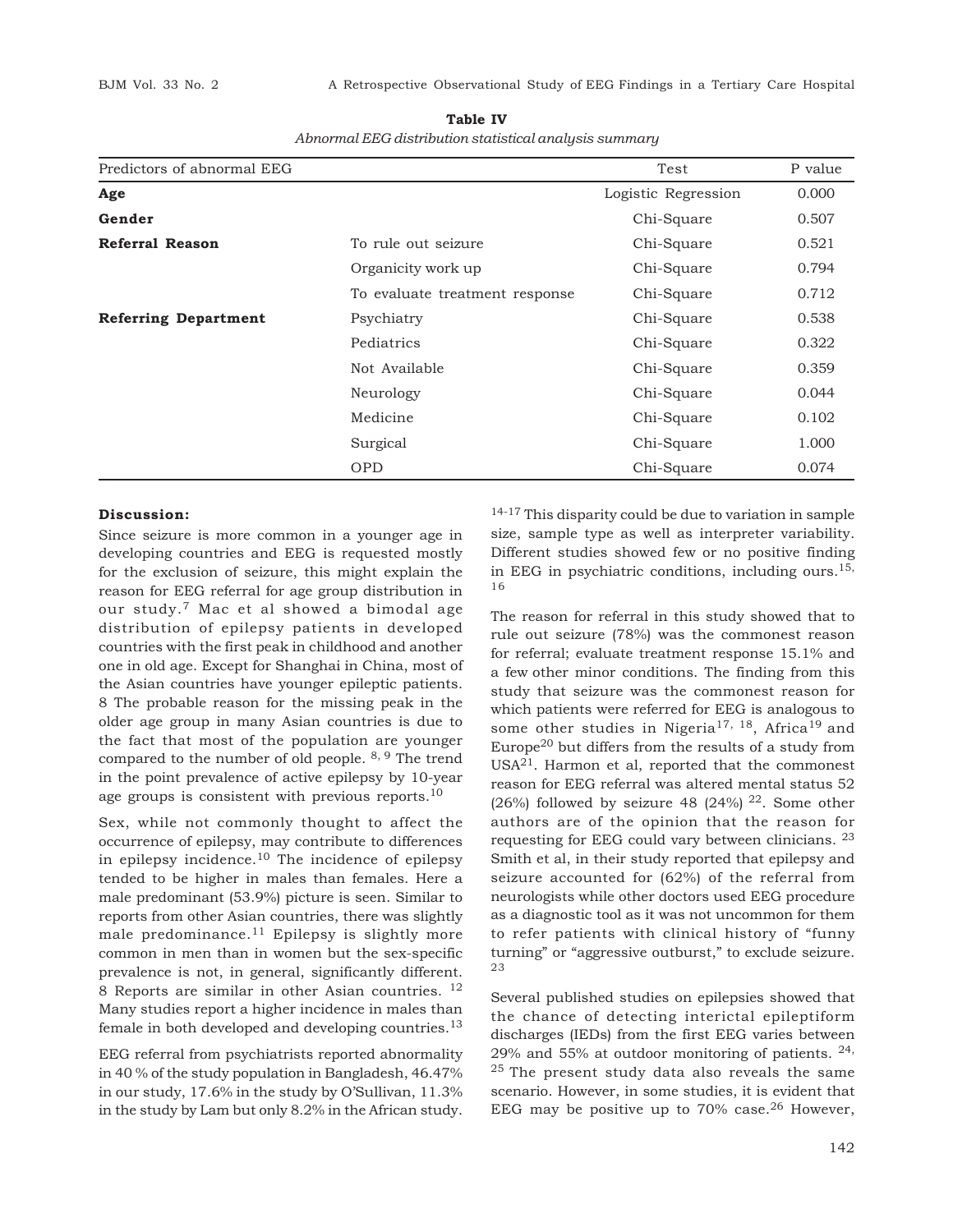Bhagat et al reported normal EEG in the majority which was done among the epileptics.<sup>27</sup> This difference is expected as EEG is a cross-sectional record of the brain activity and 50% of patients with epilepsy can have normal EEG, and therefore, does not exclude epilepsy.<sup>28</sup>

In a previous study in Bangladesh, it has been found EEG the abnormalities in 48.7% cases of which 23.7% cases showed focal epileptic discharge; 10.5% cases showed generalized epileptic discharge; 13.2% cases showed focal or generalized slowing and 51.0% cases were normal.<sup>13</sup> In another study in Bangladesh, EEG was done in 1386 patients among them, 36% had abnormal EEG findings. <sup>29</sup>

The major abnormality pattern in EEG in our study and Molokomme was slow waves (9.8%). 15 However, spike and wave were reported in Chowdhary et al as common EEG pattern. $^{14}$  In a series of 2648 patients with the unquestionable diagnosis of the seizure by Kershman et al, 46.5% had focal changes while 15.0% had a diffuse generalized abnormality in their scalp recordings of EEG.30 In our study, EEG was done in 245 patients in which EEG was normal in 64.1% patients and abnormal in 35.9% patients, of which 19.2% had hemisphere and 10.6% had a generalized epileptic discharge.

#### **Conclusion:**

EEG may be a relatively inexpensive and non-invasive test for the detection of electrical activity within the brain. In our study epilepsy is more common in male younger aged patients. The commonest reason for EEG referral was to rule out seizure disorder and the most of EEG are normal. The most common type of abnormalities in EEG pattern is slow wave which is hemispheric. For the prediction of abnormality in EEG, more variables and their association with seizure/ organicity need to be looked into.

#### **Limitations:**

There are some limitations. Firstly the clinical details of the patients referred for EEG were not available. There is chance of sampling bias. Moreover, the chance of inter observer biasness was minimized by following same principle in recording and typing the EEG abnormality.

#### **Funding:**

No funding sources.

#### **Conflict of interest:**

None of the authors has any conflict of interest to disclose.

#### **Ethical consideration:**

The study was conducted after approval from the ethical review committee. The confidentiality and anonymity of the study participants were maintained.

#### **Acknowledgment:**

The authors were grateful to the staff and management of the Department (OPD) of Neurology in Sir Salimullah Medical College Mitford Hospital, Bangladesh.

#### **References:**

- 1. Niedermeyer E.; da Silva F.L. Electroencephalography: Basic Principles, Clinical Applications, and Related Fields. Lippincott Williams & Wilkins; 2004.
- 2. Lowenstein DH. Seizures and Epilepsy. In: Kasper D, Fauci A, Hauser S, Longo D, Jameson JL, Loscalzo J, editors. Harrisons Princ Intern Med [Internet]. 20th ed. New York, NY: McGraw-Hill Education; 2018.
- 3. Tatum, William O. Handbook of EEG interpretation. Demos Medical Publishing. 2014; 155-190. https:/ /doi.org/10.1891/9781617051807
- 4. Chernecky, Cynthia C.; Berger, Barbara J. (2013). Laboratory tests and diagnostic procedures (6th ed.). St. Louis, Mo.: Elsevier.
- 5. Panayiotopoulos CP. The Epilepsies: Seizures, Syndrom es and Management. Oxfordshire (UK): Bladon Medical Publishing; 2005.
- 6. Towle VL, Bolaños J, Suarez D, Tan K, Grzeszczuk R, Levin DN, Cakmur R, Frank SA, Spire JP. The spatial location of EEG electrodes: locating the best fitting sphere relative to cortical anatomy. Electroencephalogr Clin Neurophysiol. 1993 Jan; 86(1):1-6.https://doi.org/10.1016/0013-4694(93) 90061-Y
- 7. Comprehensive Textbook chapter1.pdf [Internet]. [Cited 2017 Aug 6]. Available from: http://staging. ilae.org/booksales/data/pages/Comprehensive %20Textbook%20chapter1.pdf.
- 8. Mac TL, Tran DS, Quet F, Odermatt P, Preux PM, Tan CT. Epidemiology, etiology, and clinical management of epilepsy in Asia: ASystematic Review. Lancet Neurol 2007;6:533-543. https:// doi.org/10.1016/S1474-4422(07)70127-8
- 9. Singhal BS: Neurology in developing countries: population perspective. Arch Neurol 1998;55:1019- 1021 https://doi.org/10.1001/archneur.55.7.1019 PMid:9678322
- 10. Banerjee PN, Filippi D, Allen Hauser W. The descriptive epidemiology of epilepsy-a review. Epilepsy Res 2009; 85:31-45. https://doi.org/ 10.1016/j.eplepsyres.2009.03.003 PMid:19369037 PMCid:PMC2696575